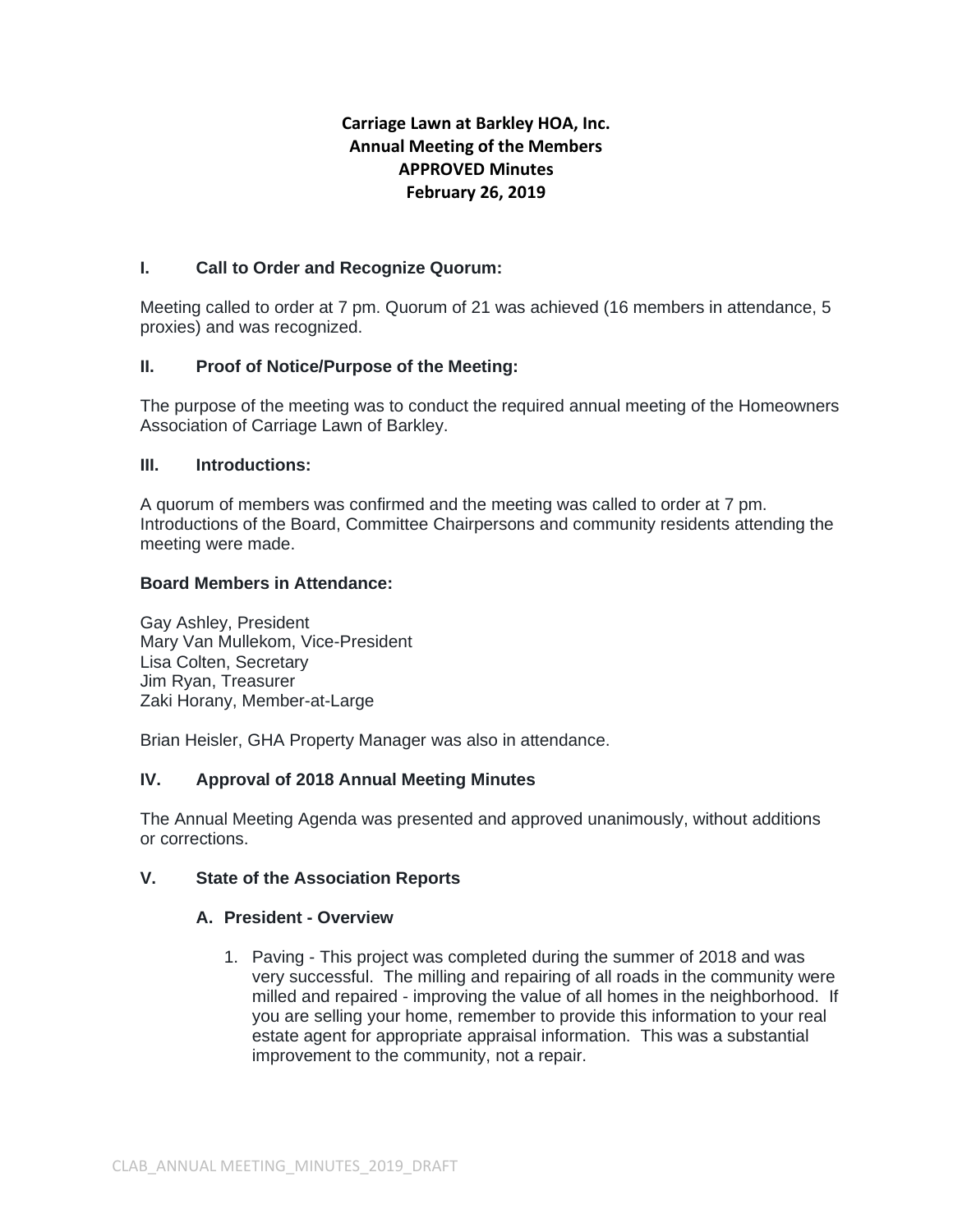- 2. Mailbox Replacements anticipated for review and action by the Board in 2019.
- 3. Sidewalk Repair Brian will review the walkways and provide a list of recommended repairs to the Board.
- 4. Additional Lighting will be reviewed by the Board. Residents may share any suggested lighting locations with Gay and Brian.
- 5. ARB Guidelines The Board will be reviewing and updating during 2019.
- 6. Safety and Speeding Measures The Fairfax County Community Services Officer in the Providence District provided suggestions which included turning on all external lights after dark. Officer Colorado also suggested a Neighborhood Watch. Gay asked for volunteers for the committee. No one volunteered. There are Neighborhood Watch meetings at the Mclean Community Center on the last Tuesday of each month. A request was issued for interested parties to attend and provide information back to the Board of Directors.

## **B. Treasurer - Financial Review**

- 1. Jim provided an overview of the financial state of the community. We have a healthy reserve account, resulting in larger projects being fully funded through reserves. The Board is allowing a bit of time for reserves to rebound, prior to additional large projects being undertaken.
- 2. The association holds approximately \$195,000 in Operating funds. The association has approximately \$187,000 in CD's which mature on a staggered basis. Current assets are approximately \$389,000, with liabilities about \$15,000. Owner's equity is approximately \$374,000.
- 3. The 2019 HOA contributions remain unchanged.

## **VI. Old Business**

- A. Garbage Cans and Recycling Bins A resident inquired as to the status of the Board review of this issue. A few residents need to better secure their garage and recycling – this is an ongoing issue within the community. Information was shared concerning the Board's findings in researching options available to us. Through our garbage and recycling service only 64 gallon garbage cans and recycling bins are available with lids. As this is an isolated incident, and implementation by the service provider would require all residents to use and maintain the larger cans/bins if provided, the Board felt this is not a good option at this time. The Board has discussed penalties to individuals and may address this further. A request was made of the members to forward photos to Gay and Brian of issues as they occur. A suggestion was made to poll residents on Facebook, asking if members would be accepting of storing 64-gallon cans and bins within their property.
- B. Parking Residents are not to park in Visitor Parking, no matter the length it is against the association Parking Rules. A request was issued that residents provide vehicle information (tag state and number, make, model and color) to Brian. We provide one pink tag warning, then tow. Additionally, owners are responsible for sharing all association documents – including Parking Rules – with tenants. The minimum lease term is 6 months within our community, thereby preventing any short-term rentals of less than 6 months.